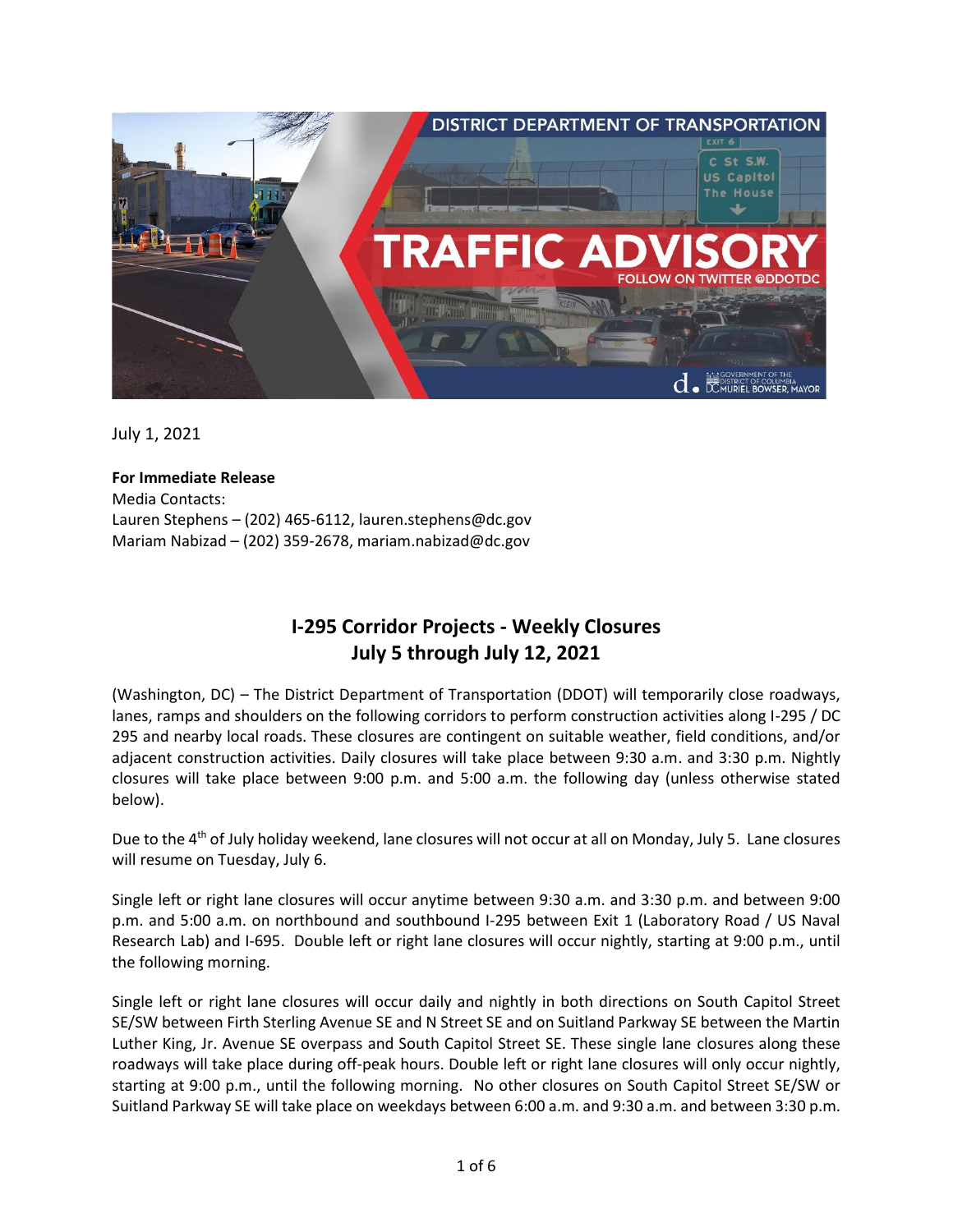and 9:00 p.m.

Daily and nightly single lane closures will also occur anytime during off-peak hours on Potomac Avenue SE/SW and Howard Road SE. Daily and nightly single lane closures will also occur anytime on Firth Sterling Avenue SE, Half Street SW, Barry Road SE, St. Elizabeths Avenue SE, and Malcolm X Avenue SE.

The following full ramp closures will also occur during off-peak hours:

- Exit 4 from I-295 Northbound (South Capitol Street / Suitland Parkway)
- Exit 4 from I-295 Southbound (South Capitol Street / Suitland Parkway)
- I-295 Northbound On-ramp from northbound Firth Sterling Avenue SE
- Ramp from South Capitol Street / MLK Jr. Avenue to I-295 Northbound (continuously)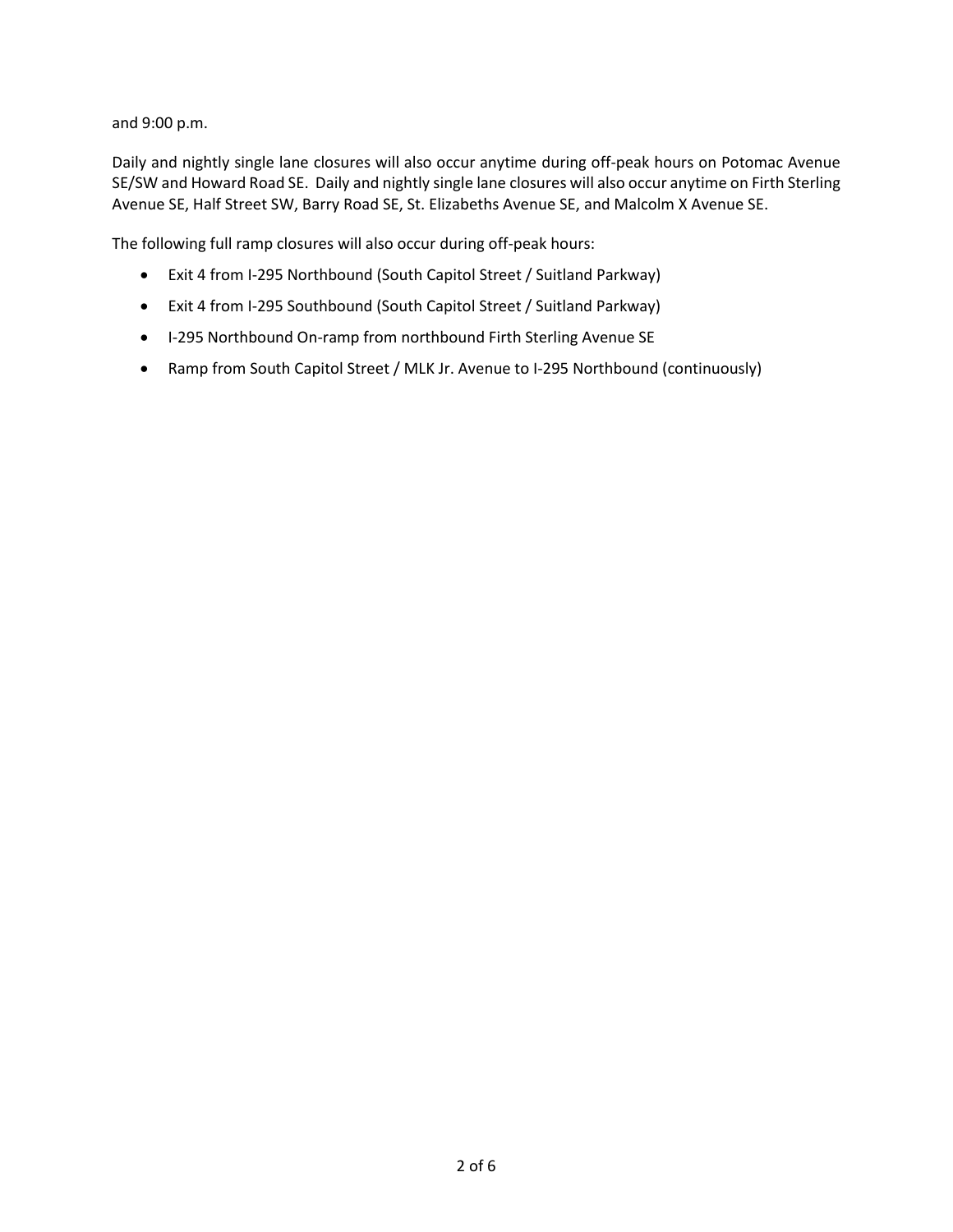A full closure of southbound South Capitol Street SE between Suitland Parkway SE and Firth Sterling Avenue SE will be in place Tuesday night, July 6, 2021 between 8:00 p.m. and 5:00 a.m. Northbound South Capitol Street will be closed Tuesday and Thursday night, July 6 and July 8, 2021 between 8:00 p.m. and 5:00 a.m. When South Capitol Street SE is fully closed, Firth Sterling Avenue SE and Suitland Parkway will remain open to all traffic. A marked detour will be in place during this closure.



#### Northbound South Capitol Street SE Closure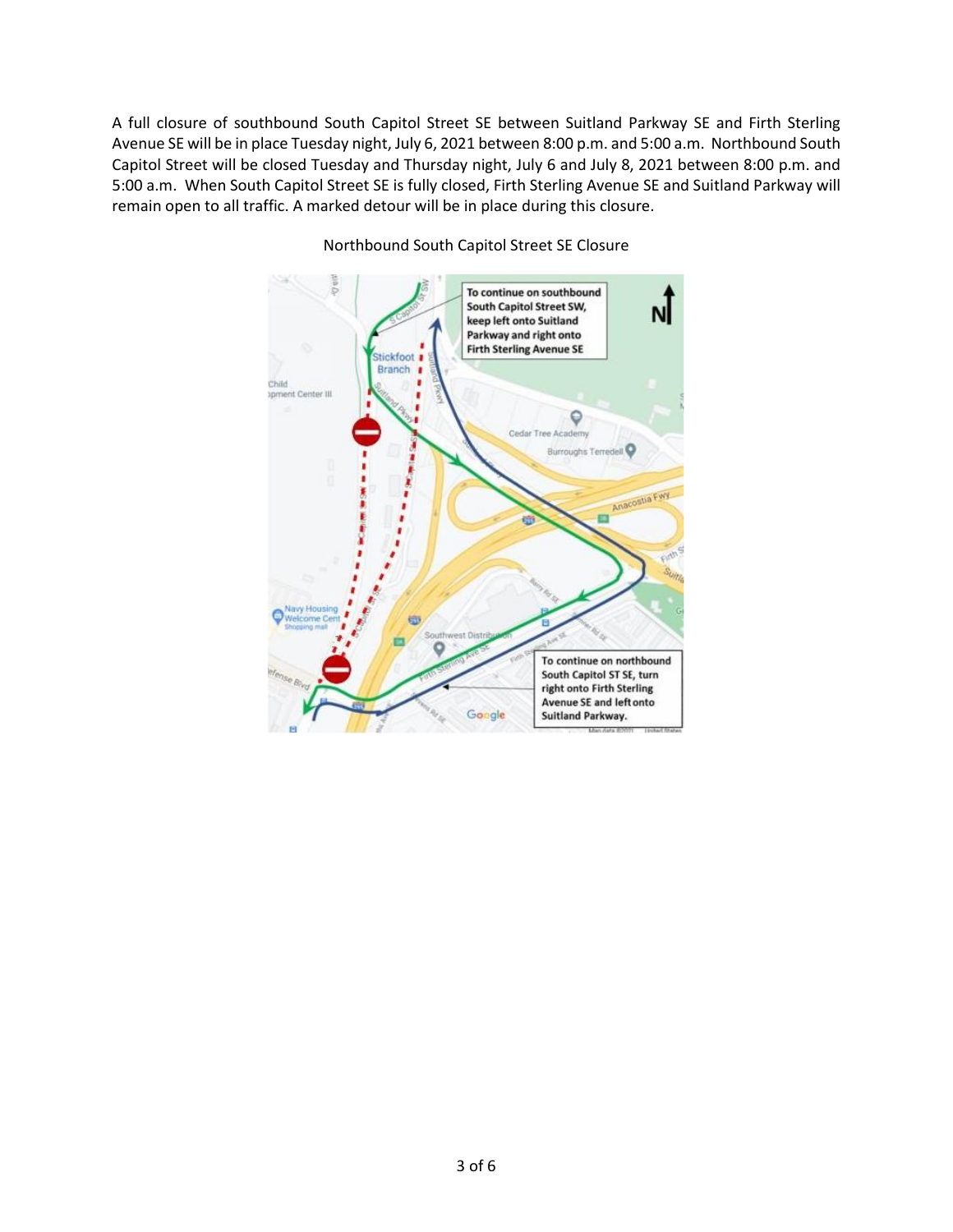Westbound Howard Road SE will be closed between the WMATA parking garage and South Capitol Street SE starting at 9:30 p.m. on July 7, 2021, extending to 5:00 a.m. on July 12, 2021. Access to and from the WMATA parking garage will be continuously maintained from Howard Road SE. A marked detour will be in place during this closure.



Westbound Howard Road SE Closure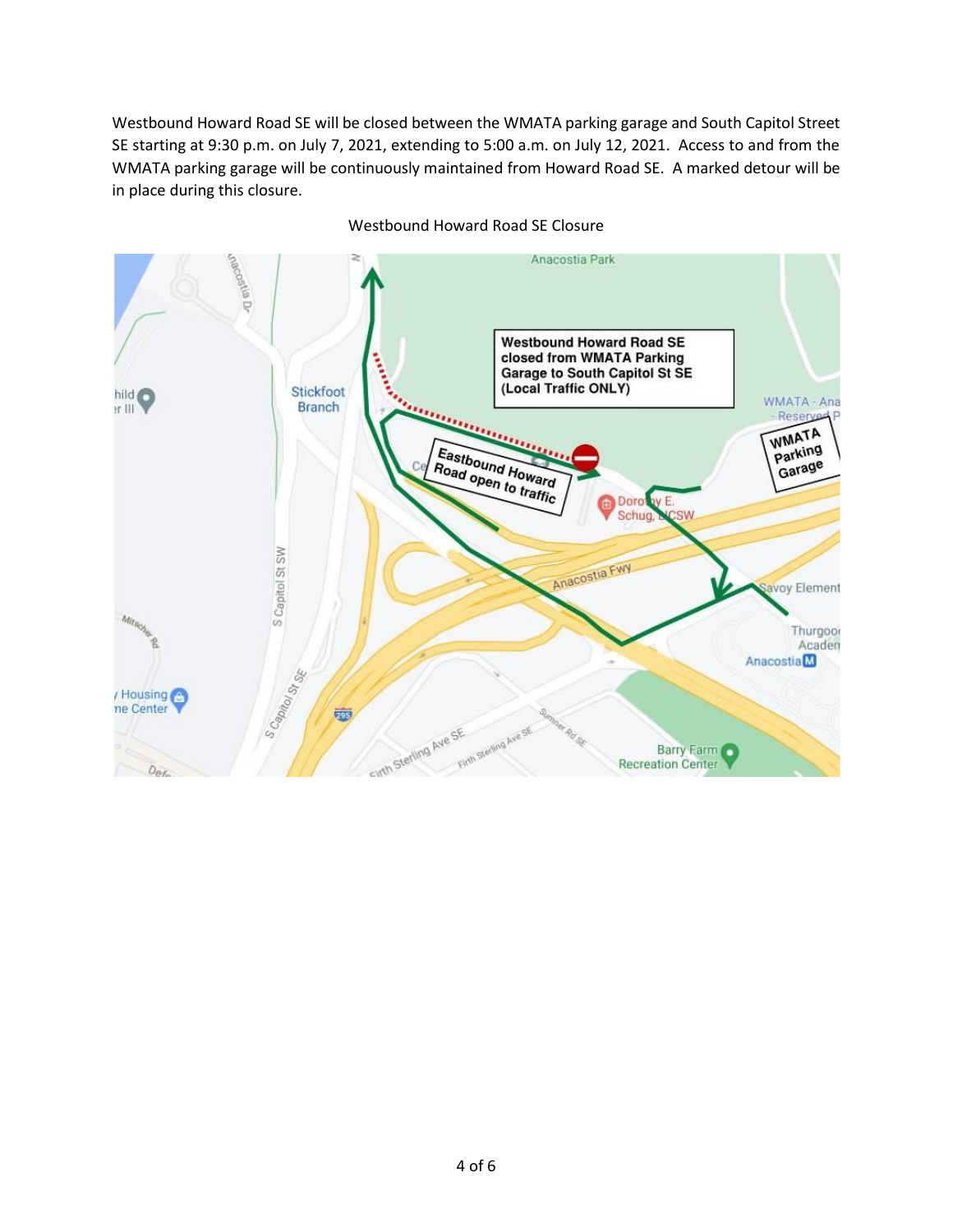Westbound Suitland Parkway will temporarily close between Firth Sterling Avenue SE and South Capitol Street SE on July 7, 2021 from 9:00 pm to 5:00 am the following morning. In addition, westbound Suitland Parkway will close starting at 9:30 am July 9, 2021, extending through 5:00 am July 12, 2021. Eastbound Suitland Parkway between South Capitol Street SE and Firth Sterling Avenue SE will be closed from 9:00 pm July 7, 2021 through 5:00 am the following morning. When either direction of Suitland Parkway is fully closed, Firth Sterling Avenue SE and South Capitol Street SE will remain open to all traffic. A marked detour will be in place during this closure.



Eastbound and Westbound Suitland Parkway Closure

These closures are required for construction activities associated with the following DDOT projects: